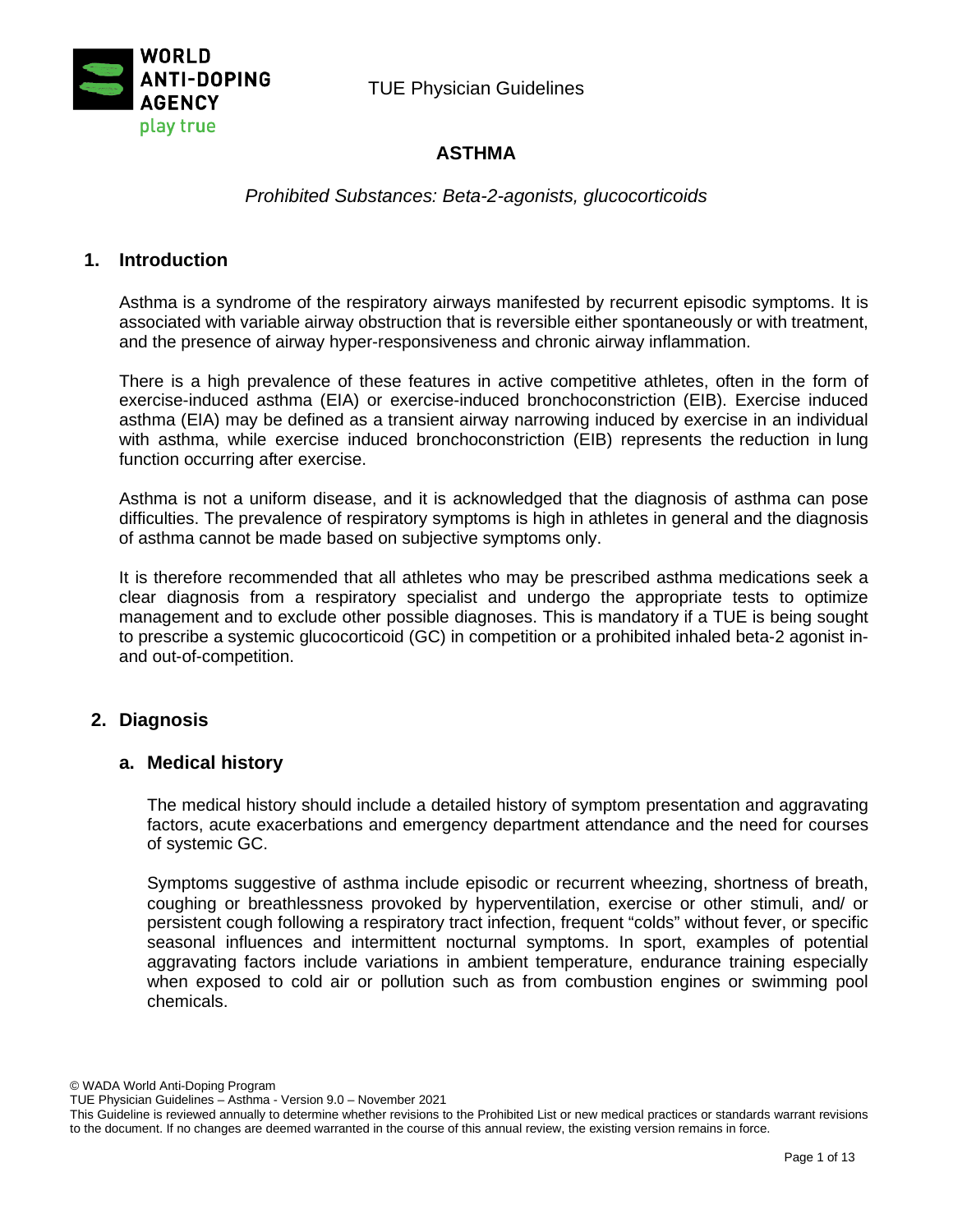

There may also be a history of childhood respiratory problems, rhinitis, allergic conjunctivitis or dermatitis and a family history of asthma, atopy and allergies. In these cases, the development of asthma may be part of an atopic predisposition.

Other factors important to the medical history are the age of onset of asthma and past history of prescribed medication, including the detailed use of inhaled beta-2 agonists and inhaled GCs, as well as acute asthma exacerbations, including hospital admissions or emergency department attendance and previous treatment with oral GC.

Additional helpful information would include a diary of symptoms and peak flow recordings and results of previous investigations, such as relevant skin prick tests, total IgE, specific IgE to seasonal and perennial allergens, FeNO, total eosinophil count in peripheral blood, spirometry reports and any previous bronchial provocation tests at any age.

The presence of co-morbidities or conditions that mimic asthma, such as hyperventilation syndrome, inducible laryngeal obstruction, non-reversible obstructive pulmonary disease, dysfunctional breathing, cardiac valvular disease, myocardial ischemia, heart failure, pulmonary vascular diseases, gastroesophageal reflux or psychological problems, should be considered.

#### **b. Diagnostic criteria**

The diagnosis of asthma demands the synthesis of the medical history with physical examination and appropriate laboratory or field tests. In athletes, recurrent symptoms of airway obstruction such as chest tightness, wheeze and cough provoked by hyperventilation, exercise or other stimuli, are a diagnostic prerequisite for asthma or EIA. In addition, there should be objective evidence of the reversibility of airflow obstruction or airway hyper responsiveness on bronchial provocation testing. Laboratory tests alone are not sufficient for the diagnosis, and the diagnosis cannot be made without objective measurements of variable airway obstruction.

In the case of an asthma diagnosis in childhood made before puberty, the diagnostic workup must be repeated in adulthood to confirm the diagnosis of asthma.

The involvement of a respiratory physician is prudent and may be required in difficult cases. This is especially important when the diagnosis is uncertain or when there may be other conditions that mimic asthma.

#### **Physical examination**

Although the physical examination in EIA may be normal in the office it should be performed in order to:

- Verify present or recent upper or lower respiratory tract infections;
- Assess if airflow obstruction is present at rest;
- Identify differential diagnoses or co-morbidities.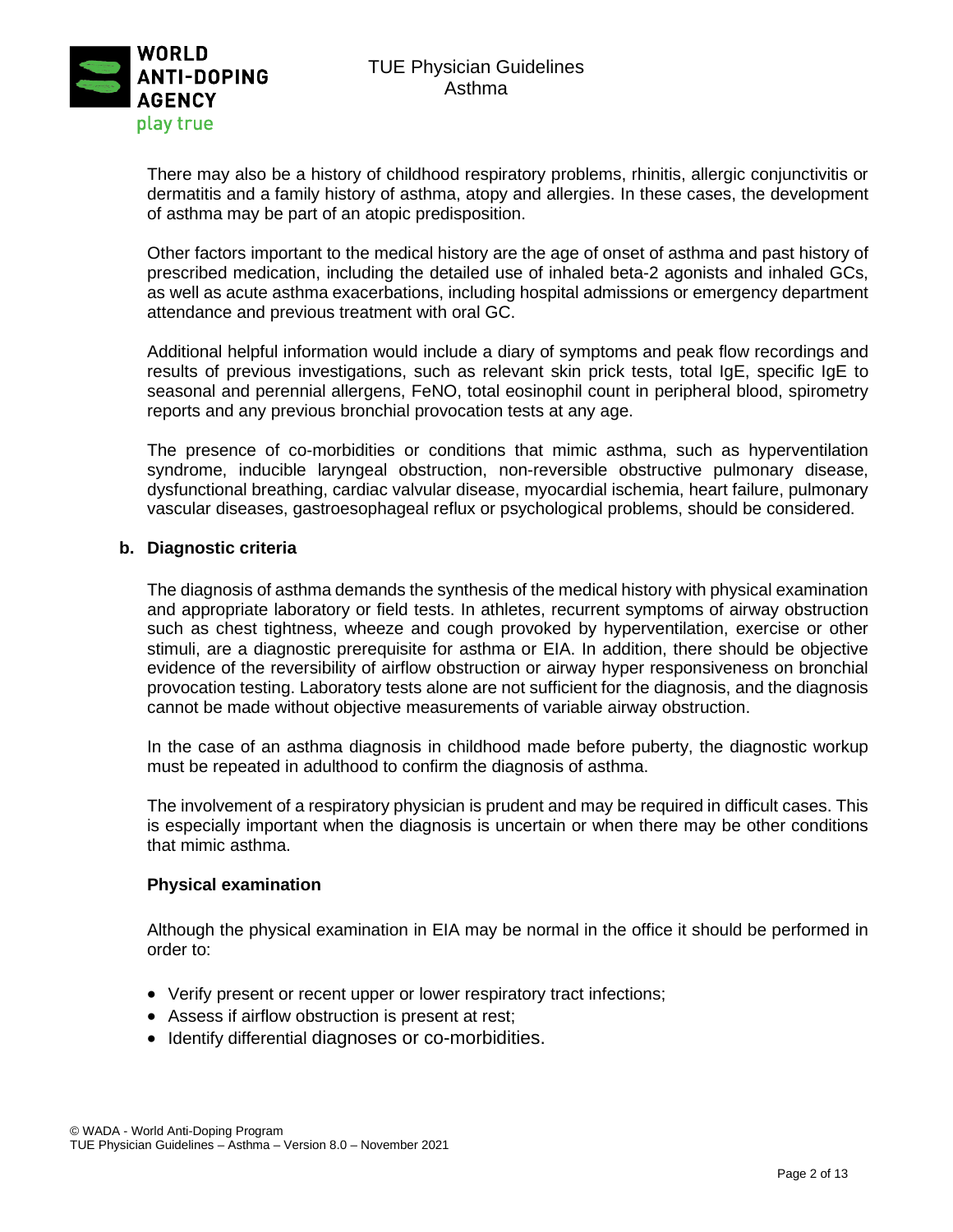

# **Laboratory Testing**

#### **Pulmonary function**

Spirometry is a more sensitive measure of airflow than peak expiratory flow (PEF) and consequently is the best reference method and the most objective indicator of asthma severity. PEF measures are nevertheless useful, particularly for the patient, to follow treatment responses. A carefully kept peak flow diary should be established to allow the clinician to chart the patient over time.

Spirometry in an asthmatic patient will demonstrate a typical pattern of obstructive airway disease (reduced FEV1/FVC ratio) with a diminished expiratory flow. Specific cut-off points for spirometry are recommended in the accompanying references. However, many elite athletes have levels of lung function above normal predicted values and therefore normal lung function may still represent a sign of airway obstruction, and a reversibility test is recommended. An increase of at least 12% and 200 ml in FEV1 following the use of an inhaled beta-2 agonist is the standard diagnostic test for the reversibility of airway obstruction.

If the patient history suggests asthma, but the spirometry is normal and/or the reversibility test is negative, a bronchial provocation test is recommended.

#### **Airway responsiveness**

A bronchial provocation test can be performed with physiological (exercise, eucapnic voluntary hyperventilation) or pharmacological (methacholine, mannitol, hypertonic saline, histamine) stimuli. The test evaluates the airway responsiveness in patients with asthma or atypical chest symptoms of indeterminate etiology. To accurately evaluate these tests, the patient should not be using bronchodilator or anti-inflammatory therapy prior to the provocation test or the medication should be discontinued for the testing. For short acting beta-2 agonists this will be for 8 hours, inhaled GC and leukotriene receptor antagonists, 24 hours, and for long-acting beta-2 agonists, 48 hours, prior to testing. A test-specific significant decrease in  $FEV<sub>1</sub>$  following the administration of a provocative stimulus other than exercise is considered to be diagnostic of airway hyper responsiveness and comparable to the stimulus of exercise.

These tests may provoke significant respiratory symptoms and should only be undertaken in a supervised setting with appropriate medical support, e.g., in an established respiratory laboratory, and preferably in collaboration with a respiratory physician.

It is not within the scope of this document to provide the full details of each bronchial provocation test. Further reference should be made to the European Respiratory Society (ERS) and American Thoracic Society (ATS) standards as well as IOC Asthma Consensus Document<sup>6</sup>.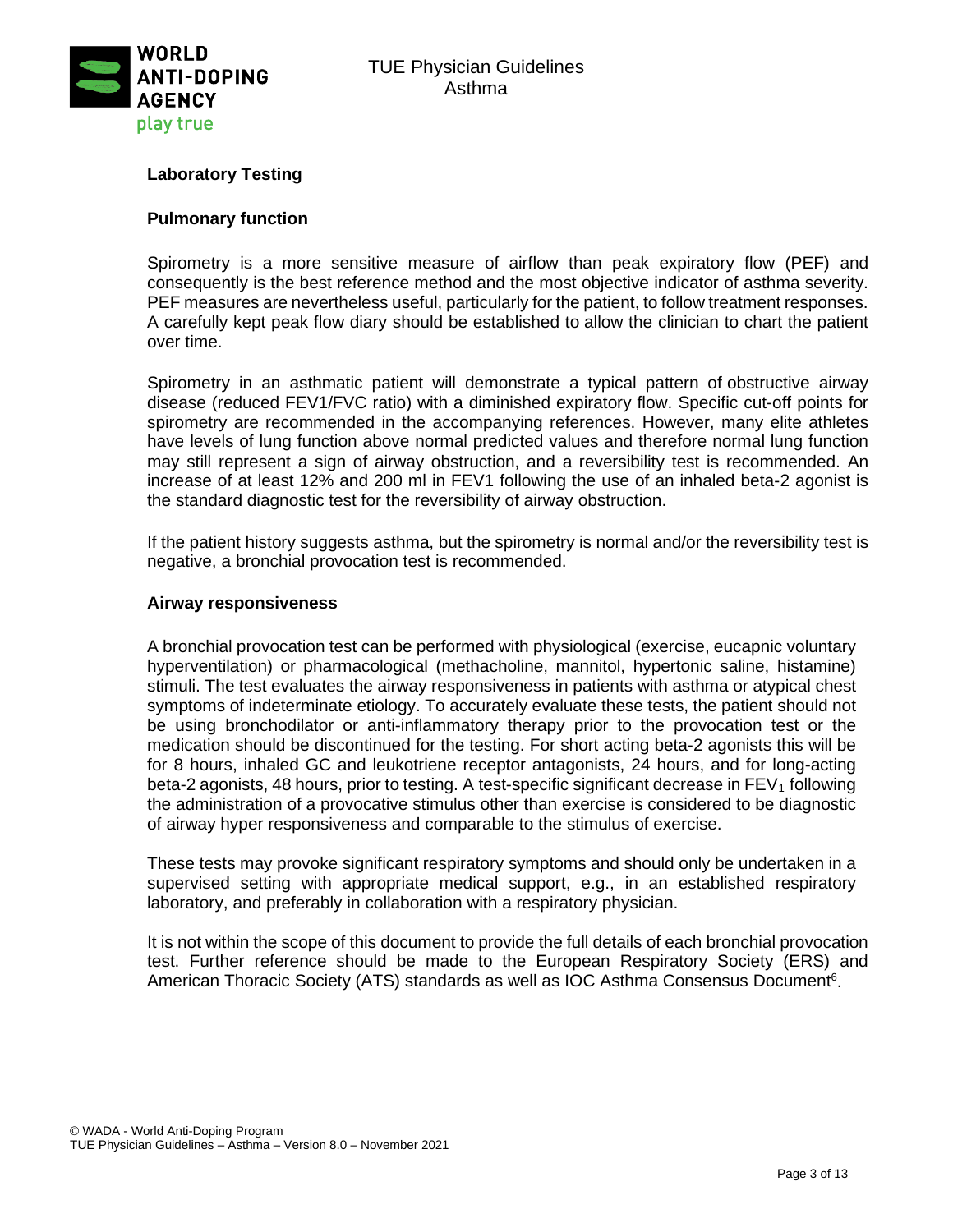

Common provocation tests, in no specific order, include the following:

- Exercise Challenge Tests (field or laboratory) ( $\geq$ 10% fall of FEV<sub>1</sub> over 2 consecutive time points);
- The Eucapnic Voluntary Hyperpnea (EVH) test (≥10% fall of FEV1 over 2 consecutive time points);
- Methacholine Aerosol Challenge (≥20% fall of FEV1 PC20<4mg/mL, [steroid naïve]) or if taking inhaled GC > 1 month, then PD20 should be less or equal to 1600 micrograms or PC20 less or equal to 16.0 mg/mL;
- Mannitol Inhalation (≥ 15% fall in FEV1 after challenge);
- Hypertonic Saline Aerosol challenge (≥15% fall of FEV1);
- Histamine Challenge ( $\geq 20\%$  fall of FEV1 at a histamine concentration of 8mg/mL or less during a graded test of 2 minutes).

A positive response to any one of the above provocation tests confirms airway hyper responsiveness (if not already confirmed by spirometry and bronchodilatation test). Sometimes the athlete may have positive response to one test and negative response to another. Also, some athletes may be free of symptoms and have a negative provocation test response during periods of rest, while a test can be positive during intense periods of competition.

## **c. Summary**

In accordance with the International Standard for TUEs and consistent with current best medical practice, the medical file required to support an application for a TUE in the case of an athlete with asthma or any of its clinical variants must include the following details:

- a complete medical history as described and clinical examination with specific focus on the respiratory system;
- a spirometry report with flow volume curve;
- if airway obstruction is present, the spirometry will be repeated after inhalation of a short acting beta-2 agonist to demonstrate the reversibility of bronchoconstriction;
- in the absence of reversible airway obstruction, a bronchial provocation test is required to establish the presence of airway hyper responsiveness;
- exact name, speciality and contact details of examining physician;
- if the athlete reapplies for a TUE that has expired, the application should include the documents that confirm the initial diagnosis as well as the reports and pulmonary function tests from regular asthma follow-up visit.

## **3. Treatment**

The treatment of EIA and of asthma in athletes should follow the same international guidelines as for the individual with general asthmatic symptoms. Inhaled GC used on a regular and ongoing basis is the mainstay of treatment for asthma and the use of inhaled beta-2 agonists should be restricted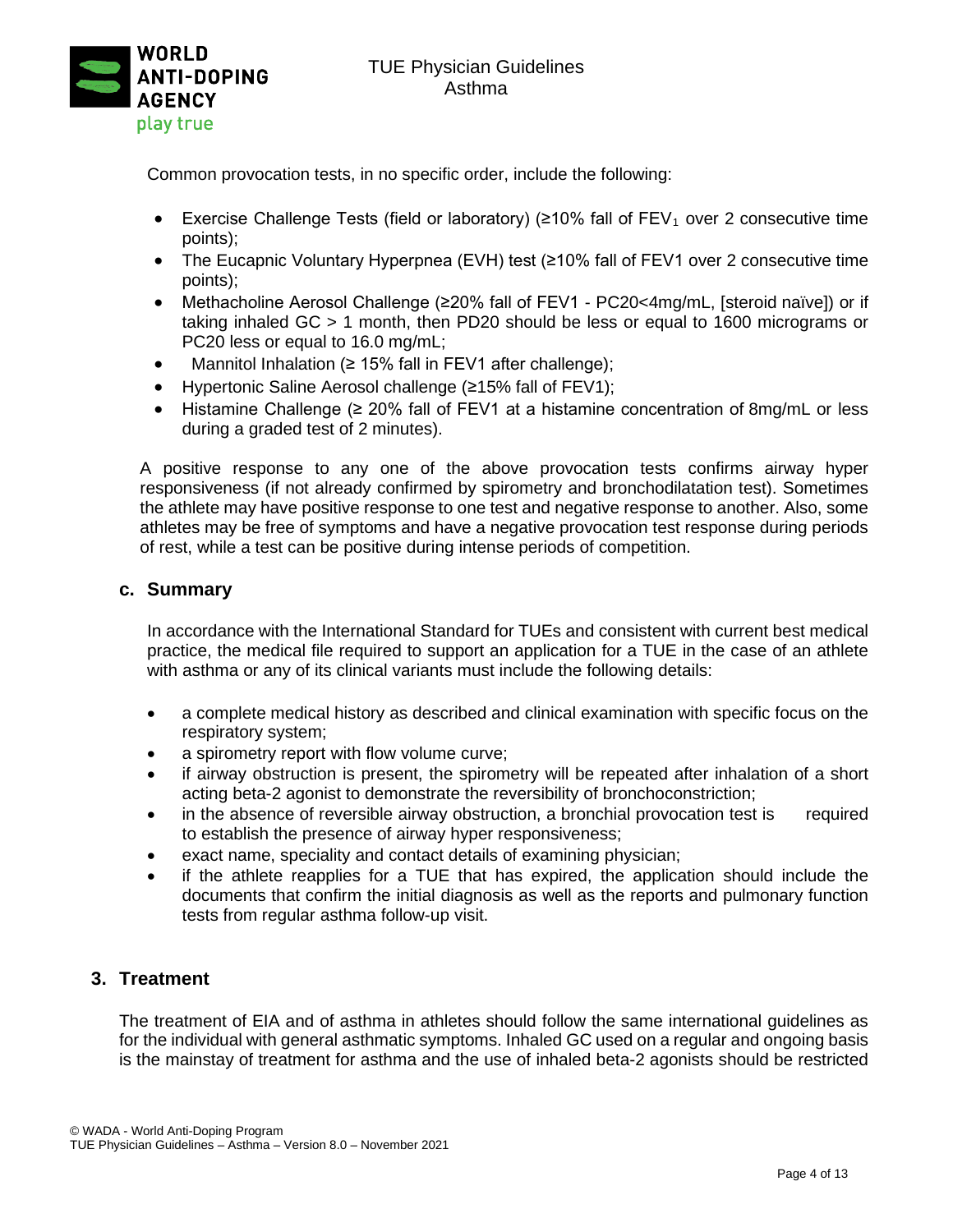

to emergency or breakthrough symptoms and pre-exercise. Leukotriene receptor antagonists and anticholinergic agents can be used as described in the GINA guidelines.

Allergies and rhinitis should be treated appropriately and non-pharmacological measures, such as avoidance of allergens, pollutants and exercise in extreme cold, are of crucial importance. Strenuous exercise during an acute exacerbation of asthma is not advisable.

Asthma may be a life-long condition. In the case of EIA, the duration of treatment will be symptom dependent. The effect of any treatment modification should be monitored, and the treatment adjusted thereafter. A childhood asthma diagnosis and the need of medication must be re-evaluated after puberty.

In sports, only certain inhaled beta-2 agonists are permitted and only when used by inhalation at therapeutic dosages. The athlete should always be treated at the lowest medication level necessary to control symptoms. A prescription for a beta-2 agonist that simply states "as needed" is rarely appropriate and should be clarified by the prescribing physician with dosage and frequency described. Nevertheless, the athlete's health should never be jeopardized by restricting medication when necessary (see 9. Special Circumstances). It should however be emphasized that the overuse or prolonged use of short- and long- acting beta-2 agonists can lead to tolerance and may have detrimental effects to health.

It is important that a correct inhaler technique is learned and monitored. Use of a spacer, (also known as aerosol-holding chambers, add-on devices and spacing devices), may make it easier to inhale the medicine delivered by a pressurized MDI, improve the lung deposition and decrease the deposition in the mouth and throat.

Although nebulizers are by definition inhalation devices and thus not prohibited as a method, the inhalation of salbutamol in doses recommended by the manufacturer is most likely to result in urinary levels of salbutamol exceeding the urinary threshold of 1,000 ng/ml. Thus, the use of salbutamol with a nebulizer requires a TUE. However, a TUE for nebulized salbutamol would be granted only in rare situations, such as a severe acute asthma attack treated in an emergency room setting. In otherwise healthy adults, the use of metered dose inhalers with a spacer has been demonstrated as effective as the nebulized drug in managing acute exacerbations of asthma.

All athletes should have a written action plan for an exacerbation and receive appropriate education on their disease, its assessment and treatment.

## **a. Name of prohibited substances**

## **Beta-2 agonists:**

As per the Prohibited List: All selective and non-selective beta-2-agonists, including all optical isomers, are prohibited at all times, including but not limited to: arformoterol, fenoterol, formoterol, higenamine, indacaterol, levosalbutamol, olodaterol, procaterol, reproterol, salbutamol, salmeterol, terbutaline, tretoquinol (trimetoquinol), tulobuterol, vilanterol. Therefore, use of these substances require a TUE. However, there are exceptions, as described below: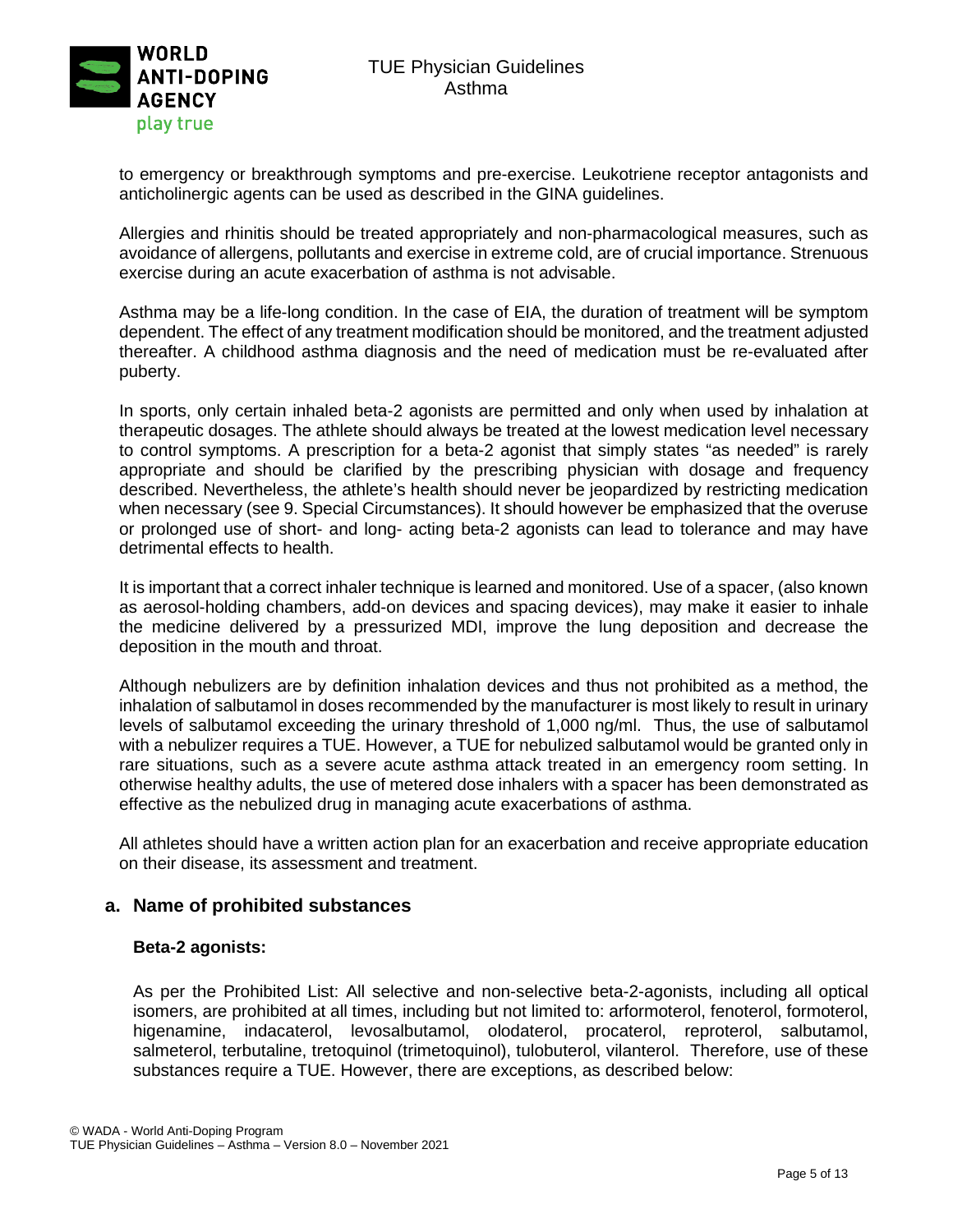

# **i) Salbutamol**

Inhaled salbutamol is not prohibited when taken up to maximum doses of 1,600 micrograms over 24 hours; in divided doses not to exceed 600 micrograms over 8 hours. However, the presence of salbutamol in the urine in excess of 1000 ng/mL is presumed not to be a therapeutic use of the substance and will be considered as an adverse analytical finding. The athlete would then need to document the details of his/her medical condition and medication use. The athlete may then be required to prove, by a controlled pharmacokinetic study (see **Annex 2**) that the abnormal test result was the consequence of the use of a therapeutic dose (maximum 1600 micrograms over 24 hours in divided doses not to exceed 600 micrograms over 8 hours starting from any dose) of inhaled salbutamol.

If a dosage in excess of 1600 micrograms in 24 hours or 600 micrograms in 8 hours, is legitimately required by the athlete, then a TUE must be requested. In case of an emergency or an exacerbation, a retroactive TUE application should be submitted as soon as possible to the appropriate anti-doping organization. Note that salbutamol, as a short-acting B-2 agonist, is often used as a rescue medication.

The use of salbutamol with a nebulizer would likely lead to urinary levels exceeding the urinary threshold of 1,000 ng/ml and would require a TUE.

#### **ii) Salmeterol**

Inhaled salmeterol when taken up to a maximum dose of 200 micrograms over 24 hours is not prohibited. For doses exceeding 200 micrograms over 24 hours a TUE must be requested. The manufacturer does not however recommend use of salmeterol in doses exceeding 200 micrograms over 24 hours, and it is not likely that a TUE will be granted for dosages exceeding the manufacturer's recommendations.

#### **iii) Formoterol**

Inhaled formoterol when taken up to a maximum delivered dose of 54 micrograms over 24 hours, is not prohibited. The presence in urine of formoterol in excess of 40 ng/mL is presumed not to be a therapeutic use of the substance and will be considered as an Adverse Analytical Finding unless the Athlete proves, through a controlled pharmacokinetic study, that the abnormal result was the consequence of the use of no greater than 54 micrograms delivered over 24 hours. If a dosage in excess of 54 micrograms over 24 hours is required by the athlete, then a TUE must be requested.

In the WADA Prohibited List, formoterol is expressed in terms of the delivered dose (see **Annex 1** of this document).

The expression of the dose on the label of a formoterol delivery device can vary between countries; the label may state the dose in terms of the amount that enters the inhalation device (metered dose) or the amount leaving the mouthpiece (delivered dose). This will be explained on the patient information leaflet for the product.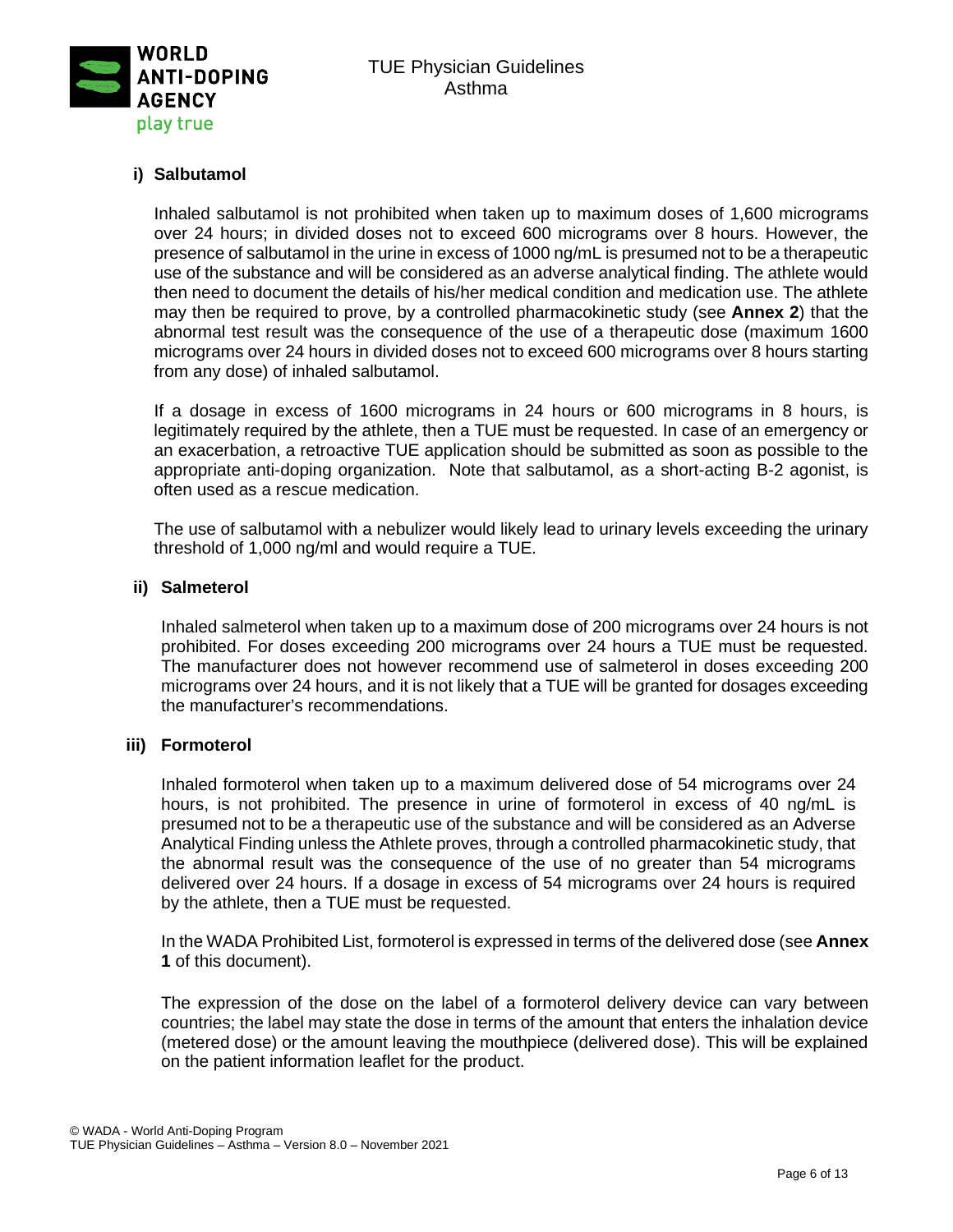

# **iv) Vilanterol**

Inhaled vilanterol, when taken up to the manufacturer's maximum recommended (metered) dose of 25 micrograms over 24 hours is not prohibited. For doses exceeding 25 micrograms over 24 hours a TUE must be requested.

## **Comments on the prescribing and granting of prohibited inhaled beta-2 agonists:**

A TUE can be granted for a prohibited beta-2 agonist in recommended therapeutic doses if asthma is clearly diagnosed (preferably by a specialist in respiratory medicine) and the application includes verification by standardised respiratory function tests as described in Section 2 of this document.

Since there are beta-2 agonists that are permitted by inhalation in therapeutic doses up to certain threshold doses, the physician must explain why the prescribed alternate beta-2 agonist was the most appropriate, e.g. based on experience, side-effect profiles or other medical justifications, including where applicable, geographically specific medical practice, and the ability to access the medication. Further, it is not always necessary to try and fail alternatives. The intention not to deny the use of the preferred beta-2 agonist, particularly where a treatment regimen has already been established.

Please note that all beta-2 agonists are prohibited but some are permitted by inhalation at therapeutic dosages as described in the List (salmeterol, salbutamol, formoterol and vilanterol). This is not a reflection of their relative ergogenic potential but takes into consideration factors such as the potential routes of administration and laboratory technical reasons.

## **Systemic glucocorticoids:**

As of the 2022 Prohibited List, oral, rectal or any injectable routes of administration of glucocorticoids (GCs) are prohibited in-competition only. However, an in-competition urine sample may show GC levels above the established laboratory reporting levels even though administration occurred out-of-competition. In accordance with the Code, a resulting positive doping test, known as an adverse analytical finding (AAF), could render the athlete liable to a sanction under the concept of Strict Liability. However, as per ISTUE Article 4.1e, the athlete is permitted to apply retroactively for a TUE if there is an in-competition AAF from out-of-competition use.

In certain situations, athletes with well documented medical conditions such as asthma may require intermittent or recurrent courses of oral glucocorticoids and could be granted TUEs for up to 12 months. However, it is anticipated that evidence of deterioration of asthma (such as Peak Flow or Spirometry tests) will be obtained and recorded before commencing a new course of GCs.

In such cases, conditions should be attached to the TUE approval certificate, requesting either:

- 1. A notification in writing to the TUEC at the time, or soon after, the GCs are used throughout the 12-month period, or;
- 2. A written summary of use, from the treating doctor, at the end of the 12-month period.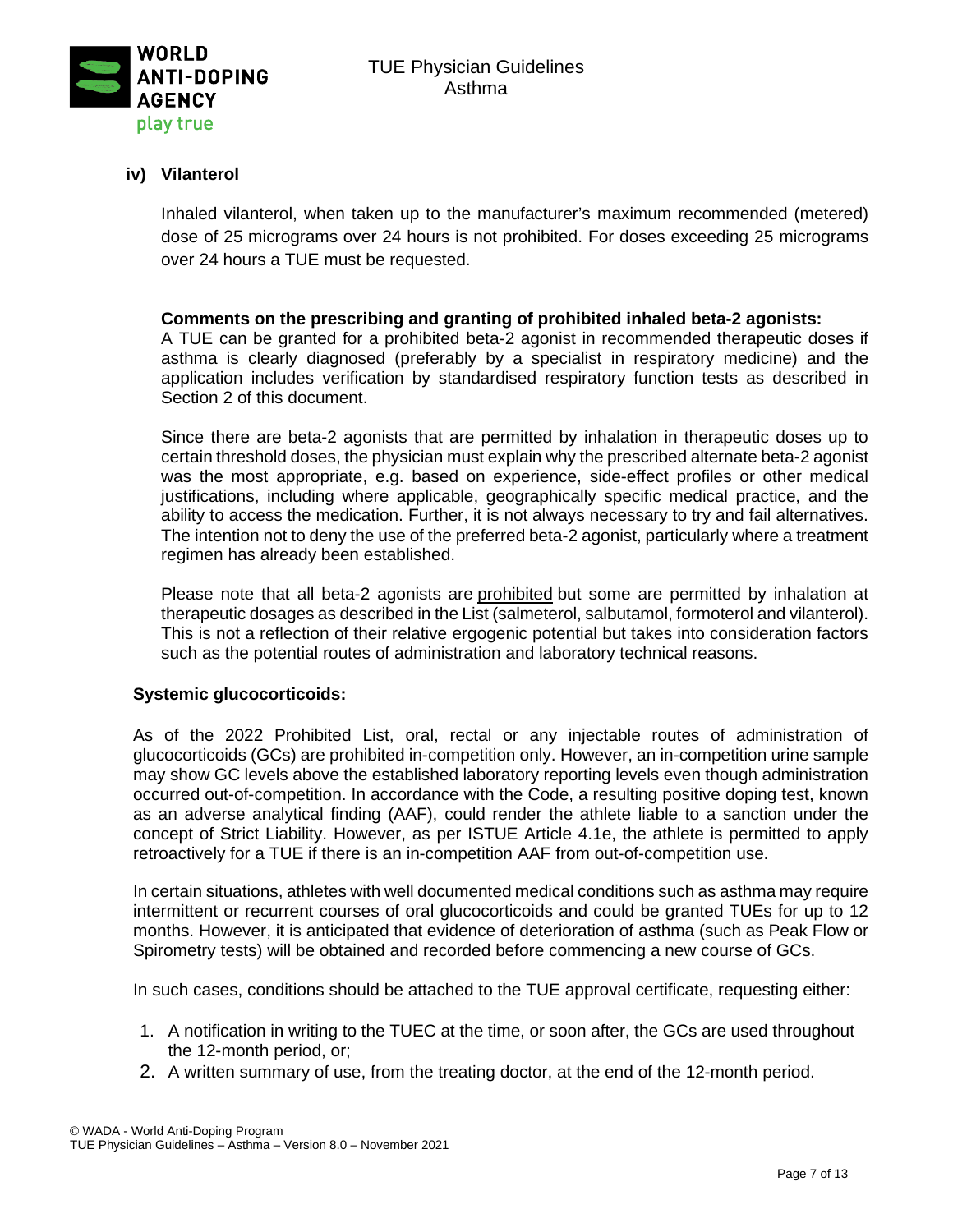

Note: the TUEC reserves the right to request relevant medical records during the time of approval.

These documents are to ensure that systemic GCs are not used around the time of competition without good medical reason and will then be used by the TUEC to determine if subsequent approvals for long term use of GCs will be approved in future. It is recommended that a more cautious approach should be used with athletes from sports with a higher risk of GC abuse, as longer-term approvals may not be appropriate for these groups.

#### **b. Non**-**prohibited alternative treatments**

- Leukotriene receptor antagonists
- Anticholinergics
- Cromones
- Theophyllines (Xanthines)
- Anti-lgE agents
- Anti-IL5

#### **4. Consequences to health if treatment is withheld**

- Chronic ill health
- Acute exacerbations of asthma
- Sudden death from "status asthmaticus"
- Inability to participate fully in physical activity and competitive sport

#### **5. Treatment monitoring**

Ongoing monitoring should involve assessment of asthma control criteria as described in GINA or equivalent national asthma management guidelines (including exacerbations, use of acute emergency services and the need for courses of systemic glucocorticoid therapy). The effect of treatment and the influence of exercise can also be assessed, either through a bronchoprovocation test or post exercise monitoring of expiratory flows. Inhaler technique and adherence to treatment should be monitored at each visit. The treatment should be adjusted according to control criteria as described in GINA $^7$ , including objective measures and exercise tolerance.

An exacerbation of asthma requiring treatment with prohibited substances should be objectively documented, for example by spirometry and peak expiratory flow recordings. In acute emergency situations, the athlete's health is the first priority, but the effect of the treatment and the follow-up after an emergency situation should be well documented.

When the treatment is modified, the effect of the treatment should be objectively monitored and recorded to verify a beneficial effect of the new treatment. The treatment should be modified or stopped if the diagnosis is revised.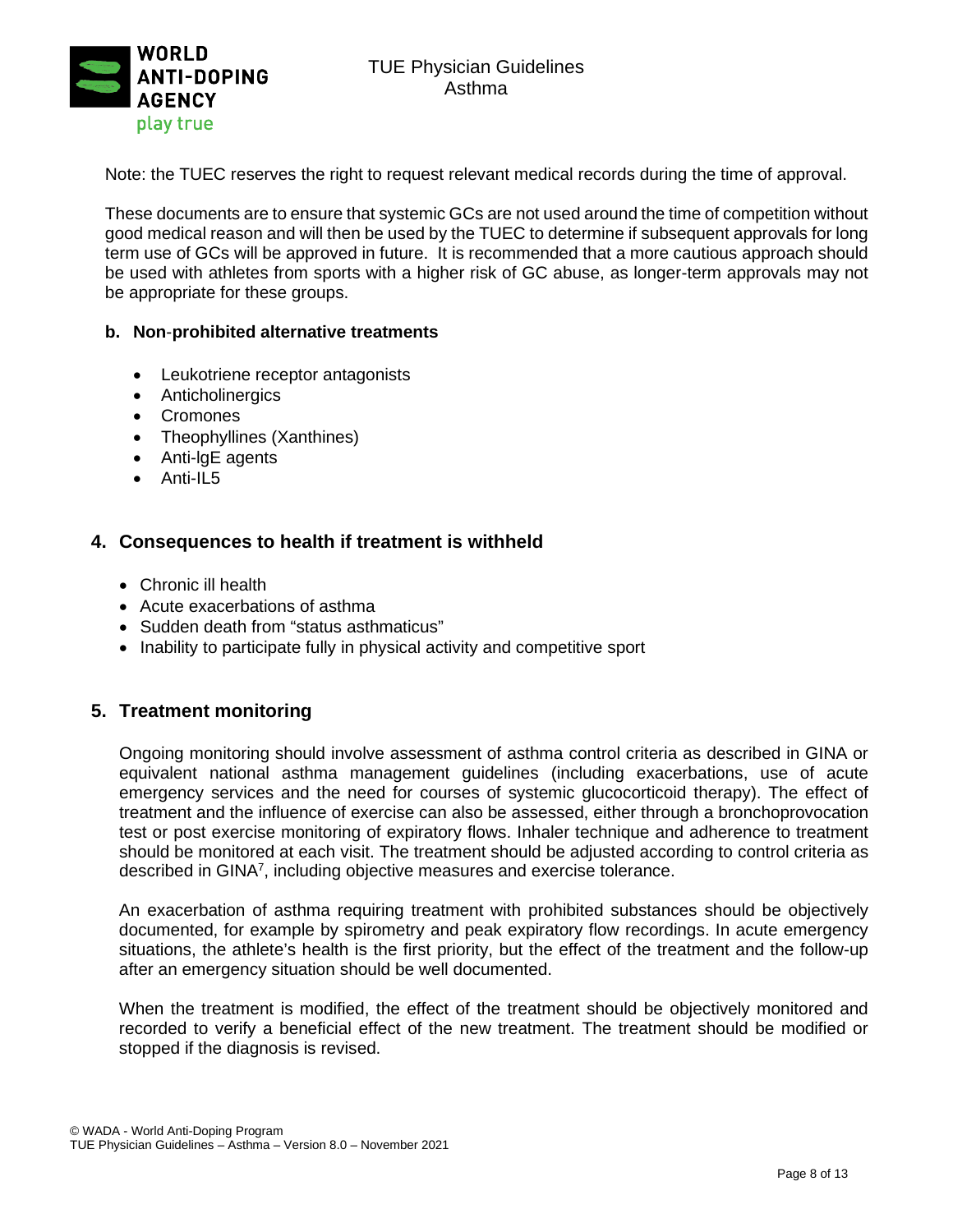

#### **6. TUE duration and recommended review process**

A TUE can be granted for a prohibited beta-2 agonist if the asthma diagnosis is adequately established and an explanation for the prescription of a prohibited beta-2 agonist is included in the application. An acute exacerbation requiring treatment with prohibited substances or doses exceeding the allowed daily maximum should be documented as objectively as possible.

The recommended duration of the TUE for an asthmatic athlete is 4 years with an annual review by a physician experienced in treating athletes. The first TUE for a medication may be of shorter duration, for example 1 year, and documentation of positive effects of the chosen treatment should be provided when applying for a TUE after the initial treatment period.

Asthma is a lifelong condition. For renewal of a TUE, new diagnostic workup off-medication should not be required, if the initial diagnosis has been adequately made and verified after puberty. A stable asthmatic patient should not stop medication without consulting his/her physician, since this may have detrimental health effects.

In some cases, an Anti-Doping Organization may impose conditions such as a review by a specialist within a certain time frame.

# **7. Any appropriate cautionary matters**

The athlete should not be exposed to any tests of bronchial provocation at the time of, or immediately (6 weeks) prior to a major sporting event when their health may be significantly affected. The athlete should plan accordingly. The necessity for tests and options available would have to be evaluated on a case-by-case basis.

# **An athlete's health should never be jeopardized by withholding medication in an emergency**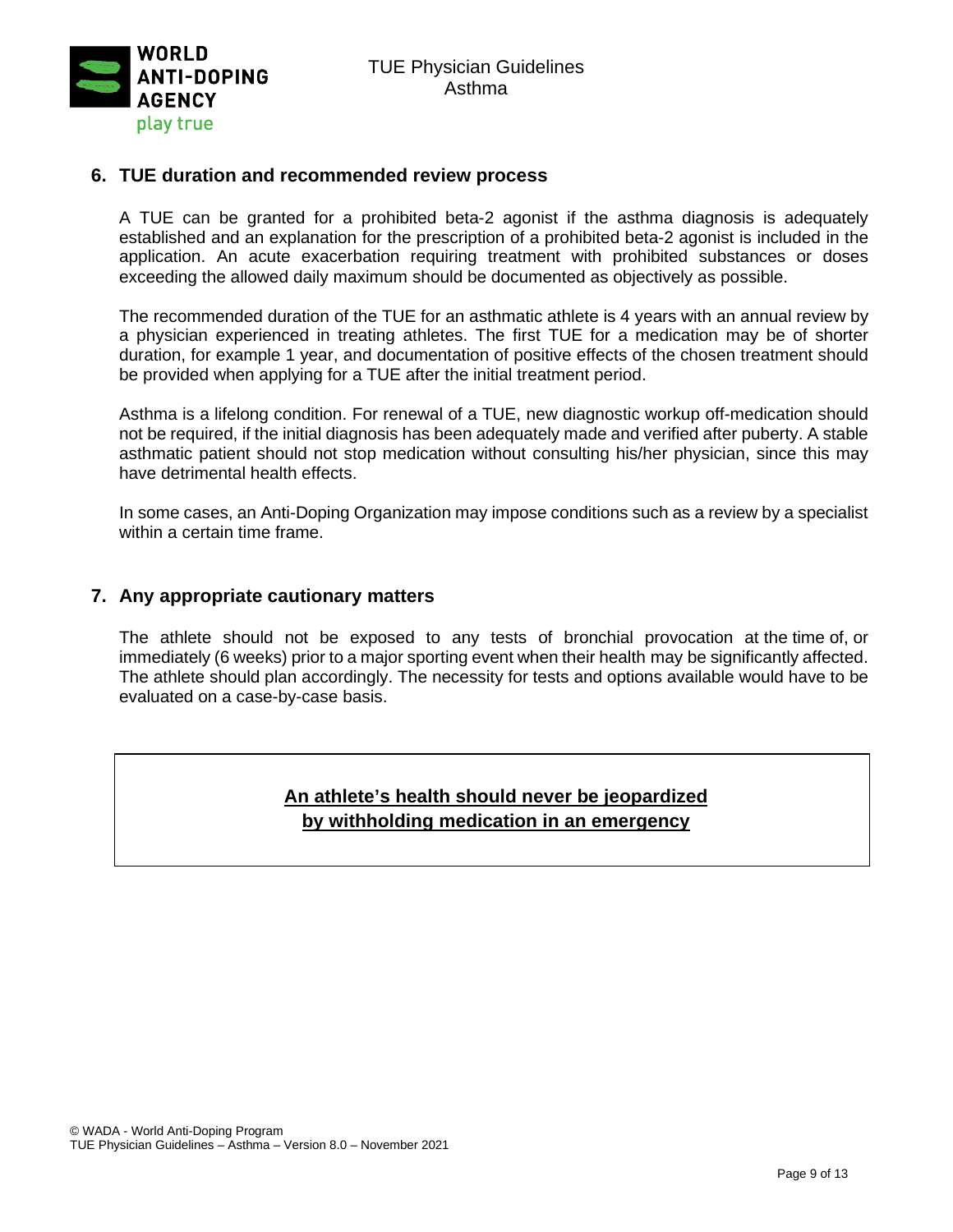

# **Asthma management for the athlete**

BD: Bronchodilator; FVC: forced vital capacity



Source: p. 257, Fitch K et al. Asthma and the elite athlete: Summary of the IOC Consensus Conference Lausanne, Switzerland, January 22-24, 2008. J Allergy Clin Immunol 2008 Aug; 122(2):254-60.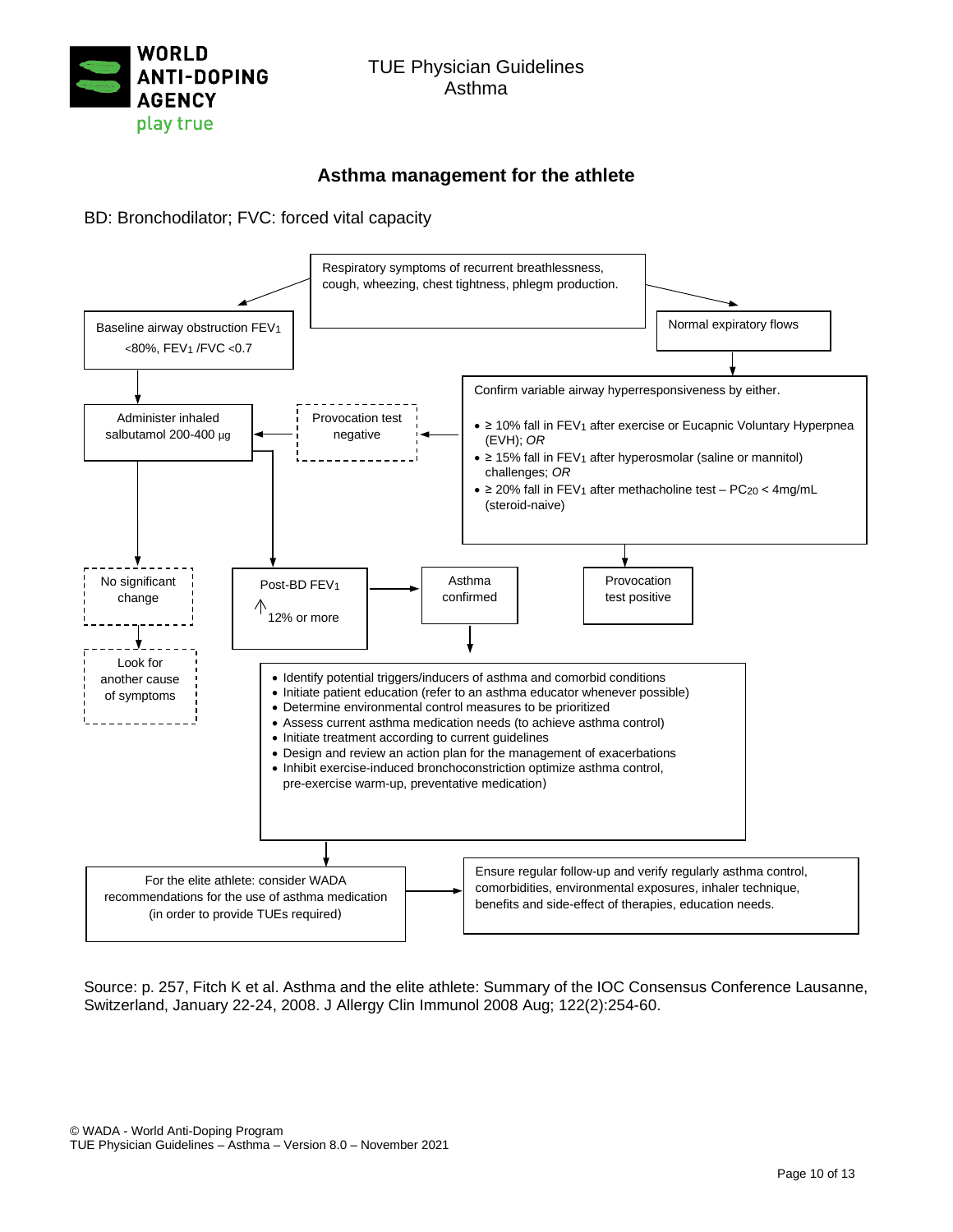

# **References**

- 1. Boulet LP, O'Byrne PM. Asthma and exercise-induced bronchoconstriction in athletes. *N Engl J Med.* 2015 Feb 12; 372(7):641-8.
- 2. Carlsen KH, Anderson SD, Bjermer L, Bonini S, Brusasco V, Canonica W, Cummiskey J, Delgado L, Del Giacco SR, Drobnic F, Haahtela T, Larsson K, Palange P, Popov T, van Cauwenberge P. Treatment of exercise-induced asthma, respiratory and allergic disorders in elite athletes: epidemiology, mechanisms and diagnosis: Part I of the report from the Joint Task Force of the European Respiratory Society and the European Academy of Allergy and Clinical Immunology. *Allergy* 2008 Apr; 63(4):387-403.
- 3. Carlsen KH, Anderson SD, Bjermer L, Bonini S, Brusasco V, Canonica W, Cummiskey J, Delgado L, Del Giacco SR, Drobnic F, Haahtela T, Larsson K, Palange P, Popov T, van Cauwenberge P. Treatment of exercise-induced asthma, respiratory and allergic disorders in sport as and the relationship to doping: Part II of the report from the Joint Task Force of European Respiratory Society and European Academy of Allergy and Clinical Immunology. Allergy 2008 May; 63(5):492- 505.
- 4. European Respiratory Journal, 2005, Monograph 33 Diagnosis, Prevention and Treatment of Exercise Related Asthma. In: Respiratory and Allergic Disorders in Sport. Ed. K-H Carlsen et al.
- 5. Fitch KD. The enigma of inhaled salbutamol and sport: unresolved after 45 years. *Drug Test Anal.* 2017 Jul; 9(7):977-982.
- 6. Fitch K, Sue-Chu M, Anderson S, Boulet LP, Hancox R, McKenzie D, Backer V, Rundell K, Alonso JM, Kippelen P, Cummiskey J, Garnier A, Ljungqvist A. Asthma and the elite athlete: Summary of the IOC Consensus Conference Lausanne, Switzerland, January 22-24, 2008. J Allergy Clin Immunol 2008 Aug; 122(2):254-60.
- 7. 2017 GINA Report: Global Strategy for Asthma Management and Prevention. Global Initiative for Asthma – GINA. ginasthma.org/2017-gina-report-global-strategy-for-asthma-management-andprevention/.
- 8. Del Giacco S, Firinu S, Bjermer, L, Carlsen K-H. Exercise and asthma: an overview. *Eur Clin Respir J.* 2015 Nov 3; 2:27984.
- 9. Weiler JM, Anderson SD, Randolph C, Bonini S, Craig TJ, Pearlman DS, et al. Pathogenesis, prevalence, diagnosis, and management of exercise-induced bronchoconstriction: a practice parameter. *Ann Allergy Asthma Immunol.* 2010; 105(6 Suppl):S1–47.
- 10. Langdeau JB, Turcotte H, Desagné P, et al. Influence of sympatho-vagal balance on airway responsiveness in athletes. *Eur J Appl Physiol.* 2000; 83:370–5.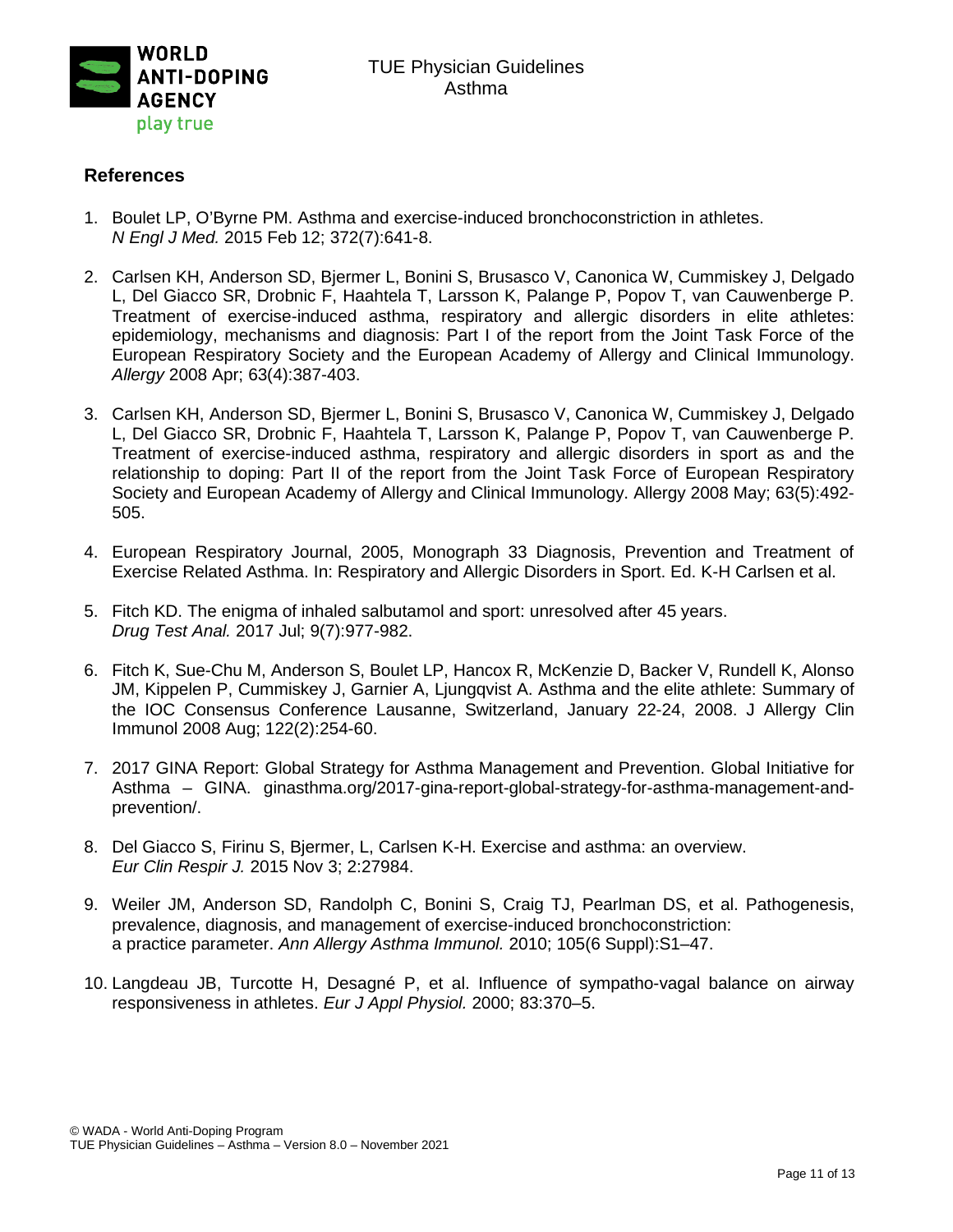



## **ANNEX 1**

#### **FORMOTEROL**

**There are number of different inhalation devices available using formoterol. The dose may be expressed as the amount that enters the inhalation device (metered dose) or the amount leaving the mouthpiece (delivered dose) depending on each country's labelling standards. For the purposes of this document, formoterol is expressed in terms of the delivered dose which is the amount that leaves the mouthpiece of the inhalation device and is available for inhalation.**

From 2013, inhaled formoterol to a maximum delivered dose of 54 micrograms (mcg) in 24 hours is permitted in sport. When inhaled formoterol as the fumarate salt, either singly or in combination with budesonide (commonly marketed worldwide as Symbicort) is delivered as a powder by a turbuhaler, 75% of the administered dose is released and thus delivered. Hence, a preparation containing 12mcg of formoterol delivers to the patient ~9mcg per inhalation. If two inhalations twice a day (i.e. 48mcg) are administered, the delivered dose to the patient is 36mcg.

#### **The WADA Prohibited List refers to the inhaled (delivered) dose and not the dose released from the inhalation device.**

The standard dose of formoterol is 24 mcg/day with a maximum of 36 mcg/day. In some countries, the maximum dosage may be 54 or even 72 mcg/day, however this is usually only for short term treatment of asthma during exacerbations. In the rare case in which a dosage of greater than 54 mcg (inhaled) over 24 hours is prescribed, the athlete will be required to apply for a Therapeutic Use Exemption with appropriate pulmonary function tests and an explanation from a respiratory specialist. If this is due to an acute emergency asthma exacerbation, then an emergency/retroactive TUE should be submitted at the earliest convenience as per the International Standard on TUE.

Unless a TUE was granted, the presence in urine of formoterol in excess of 40 ng/mL is presumed not to be a therapeutic use of the substance and will be considered as an Adverse Analytical Finding unless the Athlete proves, through a controlled pharmacokinetic study, that the abnormal result was the consequence of the use of inhaled formoterol at no greater than 54 mcg over 24 hours.